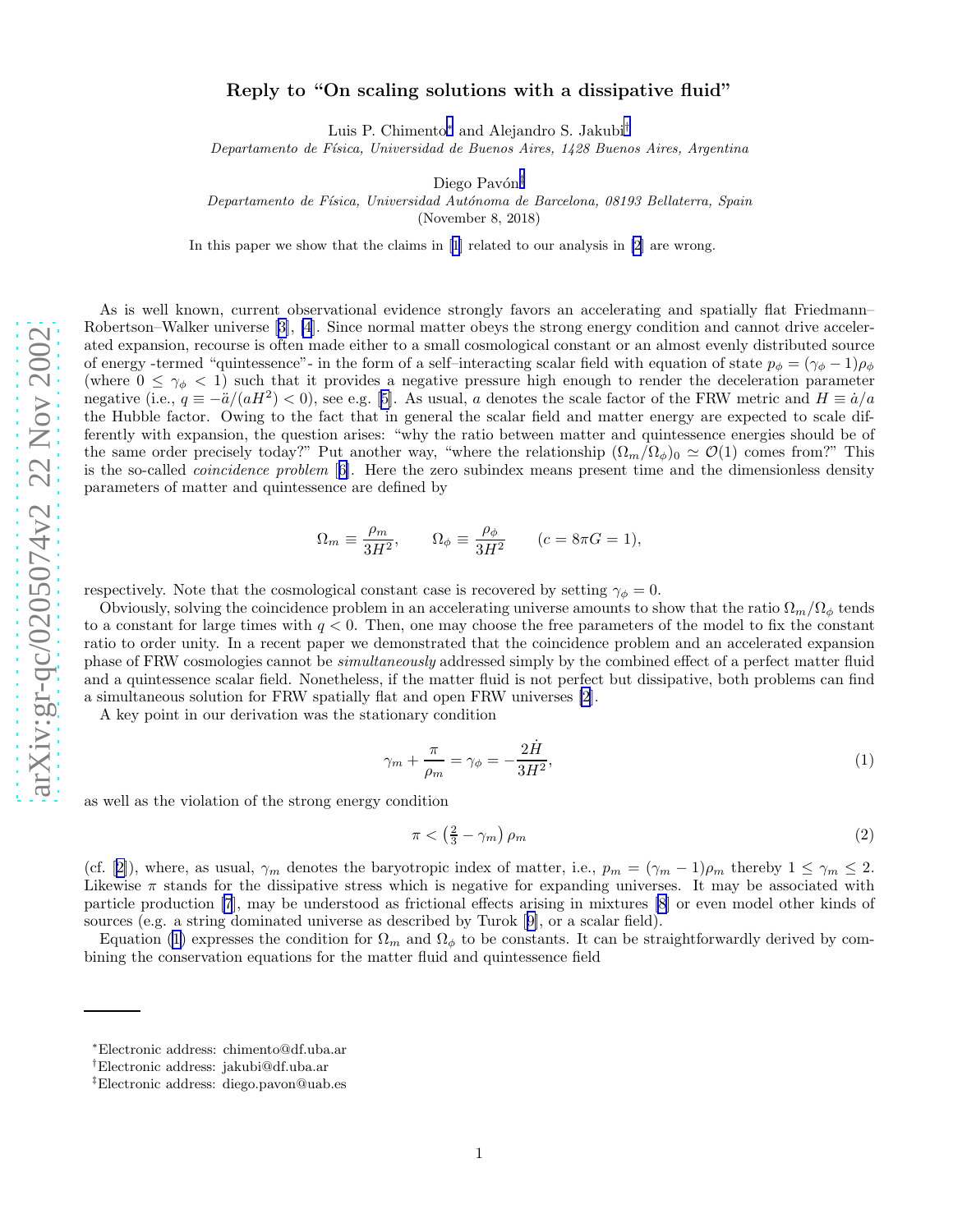$$
\dot{\rho}_m + 3\left(\gamma_m + \frac{\pi}{\rho_m}\right)\rho_m H = 0, \text{ and } \dot{\rho}_\phi + 3\gamma_\phi \rho_\phi H = 0,
$$
\n(3)

<span id="page-1-0"></span>with the definitions of the density parameters  $\Omega_m$  and  $\Omega_\phi$ , respectively. Thus, the condition  $\dot{\Omega}_m = \dot{\Omega}_\phi = 0$  translates into [\(1\)](#page-0-0).Equation ([2\)](#page-0-0) expresses the asymptotic stability of the solution  $\Omega = \Omega_m + \Omega_{\phi} = 1$ . By slightly perturbing the solutions  $\Omega_i = \text{constant}$   $(i = m, \phi)$  one finds they are stable for spatially flat and open accelerating universes -see Eqs (18) and (22) of [\[2](#page-2-0)]. At this stage we would like to emphasize two points, namely: (i) our derivation shows that a dissipative stress negative enough to satisfy the Eqs. [\(1](#page-0-0)) and [\(2](#page-0-0)) is required to provide a coincidence solving attractor solution. This derivation does not hinge on the specific choice of the potential of quintessence field. (ii) Our proof is meant just for universes under accelerated expansion, i.e., for  $q = \frac{3}{2}\gamma_{\phi} - 1 < 0$ . Clearly, the conditions expressed by Eqs.([1\)](#page-0-0) and [\(2](#page-0-0)) define the set of transport equations for  $\pi$  or, equivalently, the set of expressions of the bulk viscosity coefficient, leading to accelerated stable solutions (see §IV of[[2\]](#page-2-0) for some examples).

However, recently Ibáñez et al. studied the autonomous system of equations of a FRW universe filled with a dissipative matter fluid and a self–interacting scalar field  $V(\phi) \propto \exp(k\phi)$  and found stable and unstable equilibrium points with $\Omega_i$  = constant [[1\]](#page-2-0). The stability of these points seems to depend on the specific equation of state of  $\pi$  as well as on the values assumed by different parameters of their model. Since this outcome looks at variance with point (i) of the precedent paragraph Ibáñez et al. erroneously claimed to have found examples that contradict our findings. The fact is, however, they overlooked point (ii): all the unstable solutions in[[1\]](#page-2-0) correspond to non–accelerating universes. To be specific: the equilibrium point of Eqs. (29) has  $q > 0$  (cfr. Eq. (32)). The set of equilibrium points associated to a massless scalar field  $(\Gamma = 0)$  have also  $q > 0$ . Likewise, the equilibrium point of Eqs. (40)-(42) is either stable and accelerating or unstable and decelerating (see Eq.  $(48)$  and Fig. 4). Again, the equilibrium point of Eqs.  $(49)-(52)$  is non-accelerating (see Eq. (53)). Finally, the equilibrium point (54)-(56) has  $q > 0$ .

Therefore they do not invalidate in any way whatsoever the findings of [\[2](#page-2-0)]. We believe this is more than enough to dismiss the claims of Ibáñez et al. However, we have found inconsistencies in their analysis. In the remaining of this paper we concentrate in bringing them to the fore.

The starting equations of Ibáñez et al. are:

$$
\dot{H} = -H^2 - \frac{1}{6} \left( \rho_m + 3p_m + 3\pi + 2\dot{\phi}^2 - 2V(\phi) \right)
$$
\n(4)

$$
3H^2 = \rho_m + \frac{1}{2}\dot{\phi}^2 + V(\phi) - \frac{3K}{a^2} \qquad (K = \pm 1, 0)
$$
\n(5)

$$
\dot{\rho}_m = -3H(\rho_m + p_m + \pi) \tag{6}
$$

$$
\ddot{\phi} = -3H\dot{\phi} - \frac{dV(\phi)}{d\phi}.\tag{7}
$$

Thedissipative pressure  $\pi$  is assumed to satisfy the truncated Israel-Stewart equation [[10\]](#page-3-0)

$$
\pi + \tau \dot{\pi} = -3\zeta H,\tag{8}
$$

where  $\zeta$  is the coefficient of bulk viscosity and  $\tau$  the relaxation time  $(\zeta > 0, \tau > 0)$ . Strictly speaking, Eq. (8) is valid only when the fluid is close to equilibrium. However, let us assume it holds even when the fluid is far from equilibrium. (A more rigorous and comprehensive analysis would make use of the full transport equation of the Israel-Stewart theory.) Ibáñez et al. also assumed the linear baryotropic equation of state  $p_m = (\gamma_m - 1)\rho_m$ , but with  $\gamma_m$  = constant, and two different relations for the coefficient of bulk viscosity and relaxation times. To translate  $(3)-(8)$  into an autonomous system of differential equations Ibáñez et al. introduced the set of variables

$$
\Omega_m = \frac{\rho_m}{3H^2}, \qquad \Sigma = \frac{\pi}{H^2}, \qquad \Psi = \frac{1}{\sqrt{6}} \frac{\dot{\phi}}{H},
$$
  

$$
\Gamma = \frac{1}{3} \frac{V(\phi)}{H^2}, \qquad h = H^{1-2n}, \qquad n \neq \frac{1}{2},
$$
 (9)

as well as a new time parameter  $\tau$  defined by

$$
d\tau = H(t) \, dt. \tag{10}
$$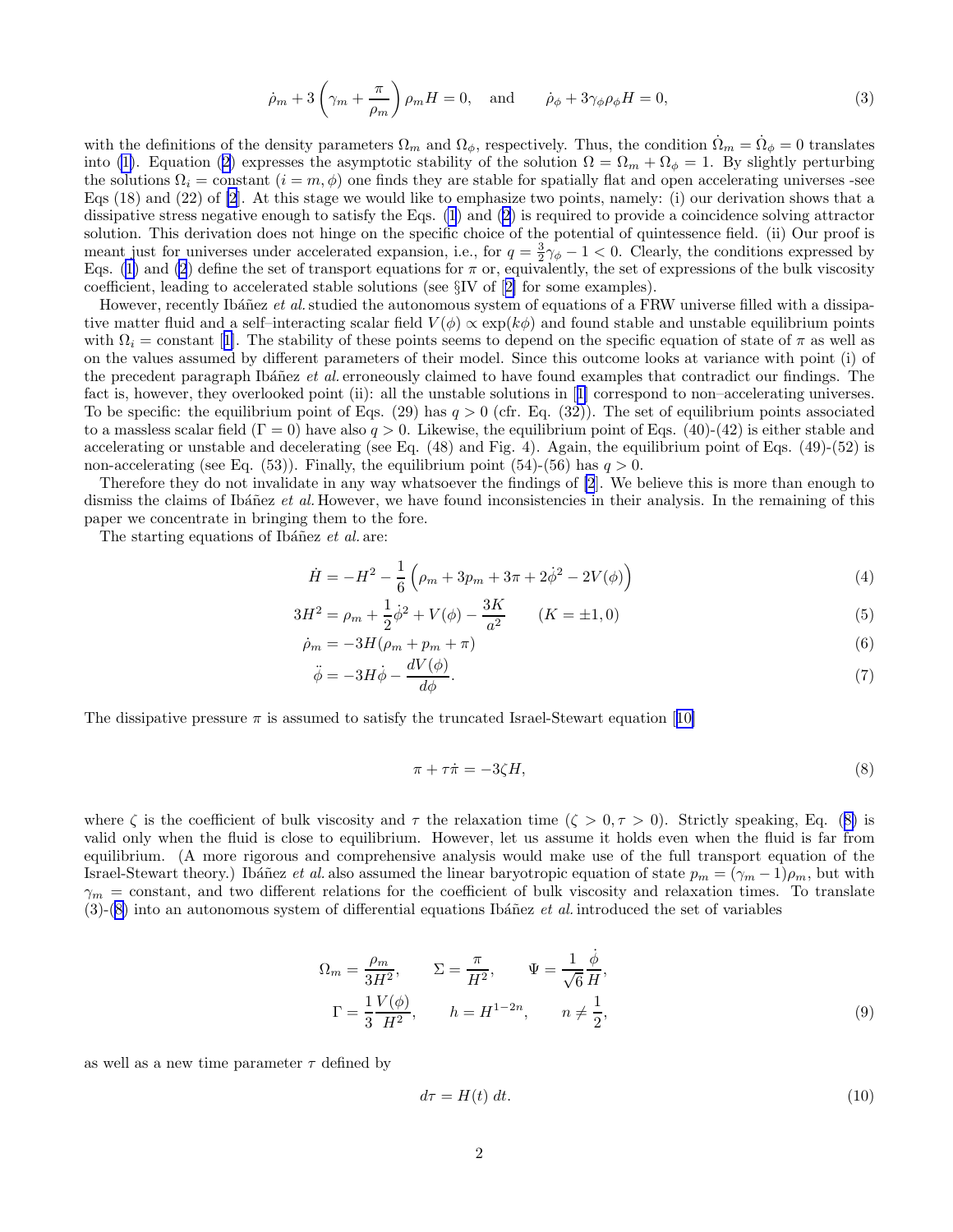<span id="page-2-0"></span>The Friedmann equation (4) now reads

$$
1 - \Omega_m^2 - \Psi^2 - \Gamma = -\frac{K}{H^2 a^2},\tag{11}
$$

and the autonomous system takes the form

$$
\Omega_m' = \Omega_m(-3\gamma_m + 2x) - \Sigma \tag{12}
$$

$$
\Sigma' = -9\Omega_m + \Sigma \left[ -\frac{1}{\alpha} (3\Omega_m)^{(1-n)} h + 2x \right] \tag{13}
$$

$$
\Psi' = \Psi(x-3) - \frac{3k}{\sqrt{6}}\Gamma\tag{14}
$$

$$
\Gamma' = \Gamma(2x + k\sqrt{6}\Psi) \tag{15}
$$

$$
h' = -(1 - 2n)hx
$$
\n(16)

where the prime denotes derivative with respect to  $\tau$ , and  $x \equiv 1 + \frac{1}{2}(3\gamma_m - 2)\Omega_m + \frac{1}{2}\Sigma + 2\Psi^2 - \Gamma$ .

Note that Eq. (13) is the truncated Israel-Stewart transport equation, while Eq. (16) is just the derivative of the change of variables introduced in  $(9)$ . In Eq.  $(13)$ , first case of Ibáñez *et al.*, use has been made of the relationships  $\zeta = \alpha \rho_m^n$ ,  $\tau = \alpha \rho_m^{n-1}$ , introduced by Belinskii *et al.* [[11\]](#page-3-0). In their second case a somewhat modified relationships were used for  $\zeta$  and  $\tau$  (introduced by their Eqs.(37)), amounting to replace (13) by a similar equation.

The equilibrium points are found by setting  $\Omega'_m = \Sigma' = \Psi' = \Gamma' = h' = 0$ . As a consequence,  $\rho_m$ ,  $\pi$ ,  $\dot{\phi}$ ,  $V(\phi)$ andH are constants there (use of the variables introduced in Eqs. ([9\)](#page-1-0) and [\(10](#page-1-0)) excludes  $H = 0$ ). Then, in virtue of Eq. [\(7](#page-1-0)) we have  $dV(\phi)/d\phi = 0$  and  $\dot{\phi} = 0$ , i.e.,  $V(\phi)$  must have an extremum at the equilibrium points, and  $\gamma_{\phi} = 0$ . Potentials having this feature yield de Sitter solutions on the equilibrium points and for them, as noted above, we could replace the quintessential field with an effective cosmological constant.

From Eq. (4), with H,  $\rho$ ,  $V(\phi)$  constants and  $\phi = 0$ , we get  $K = 0$ . Moreover, from (5) it follows that  $\pi = -\gamma_m \rho_m$ . This is independent of the specific form of  $V(\phi)$ . Notice that this is a particular case of the result already found in [2],as follows from ([1\)](#page-0-0) and the assumption  $H = constant$ .

The setting  $h' = 0$  by Ibáñez et al. (their Eq.(18)) leads to wrong conclusions. In the first case (Belinskii et al. relationships), they erroneously state that its solution is  $h = 0$  rather than  $h = -3\alpha(3\Omega_m)^n/\Sigma$  (with  $x = 0$ ), as follows from their Eqs.(15) and (19); and  $h =$  constant in the second case. Besides, their relationship  $h' = 0$  neither belongs to the set of Einstein equations nor describes any property of the sources of the gravitational field.

Altogether, the work of Ibáñez et al. misinterpret our results (to say the least) rendering the claims in  $[1]$  void. Further, even if the analysis of Ibáñez et al. were correct (that is not), it would fail to disqualify our findings in  $[2]$  as all their counterexamples correspond to non–accelerated cosmic expansions.

## ACKNOWLEDGMENTS

LPC and ASJ thank the University of Buenos Aires for partial support under project X-223. This work was partially supported by the Spanish Ministry of Science and Technology under grant BFM 2000–0351-C03–01 and 2000–1322.

- [1] J. Ibáñez, C.A. Clarkson and A.A. Coley, Class. Quantum Grav. 19, 3067 (2002) [\[gr-qc/0203081](http://arxiv.org/abs/gr-qc/0203081)].
- [2] L.P. Chimento, A.S. Jakubi and D. Pavón, Phys. Rev. D **62**, 063508 (2000)

<sup>[3]</sup> A.G. Riess et al., Astron. J. 116, 1009 (998); ibid, Astrophys. J. 536, 62 (2000); B. Schmidt et al., Astrophys. J. 507, 46 (1998); S. Perlmutter et al., Astrophys. J. 517, 565 (1999);

<sup>[4]</sup> P. de Bernardis et al., Nature 404 955 (2000); S. Hanany et al., Astrophys. J. Lett. 545, 5 (2000); C.B. Netterfield et al.  $[astro-ph/0104460]$  $[astro-ph/0104460]$ .